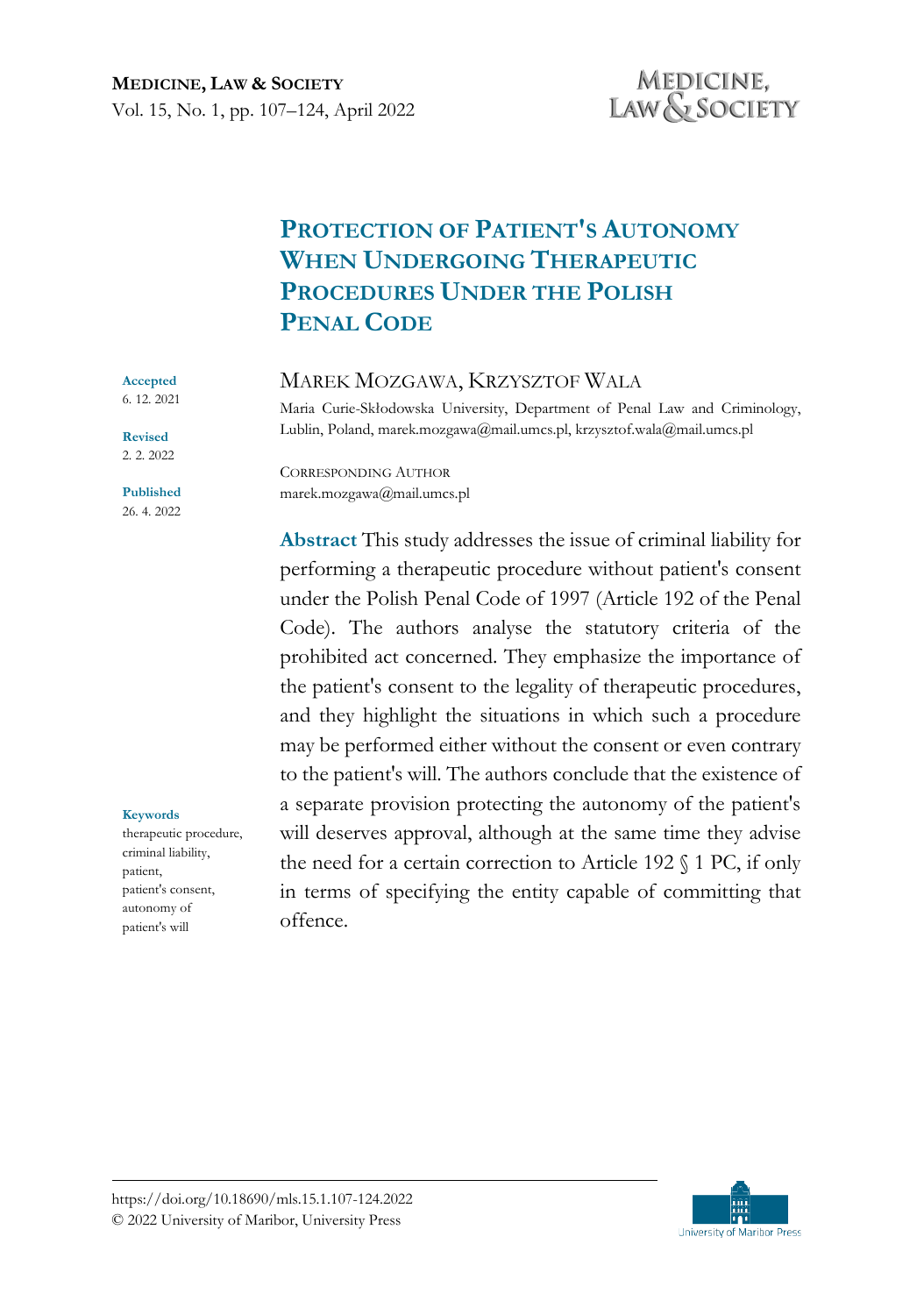#### **1 Introduction**

The protection of human autonomy in deciding whether to undergo medical treatment is one of the essential elements affecting the proper functioning of society governed by democratic rule of law. It ensures a sense of security in the context of the arbitrariness of the State apparatus, but at the same time can sometimes be restricted if the general social interest so requires. Our study is a synthetic discussion of the scope of criminal liability applicable where the will of the patient is disrespected, together with an analysis of situations in which the public interest prevails over the autonomy of particular individuals (legalising, in these cases, the failure to respect their will). Hence, the next part will concern the analysis of Article 192 § 1 PC[1,](#page-1-0) under which the offender performing a treatment procedure without the consent of the patient is punishable by a fine, restriction of liberty or imprisonment of up to two years, and where the prosecution is initiated at the request of the victim (Article 192 § 2 PC). Due to the nature of the study, it omits such issues as, *inter alia*, the so-called living wills, interruption of persistent therapy and the doctor's liability for failing to provide assistance in a situation of threat to the patient's life or health. These issues would require a detailed and separate analysis.

At the outset, it should be indicated that medical interventions *a priori* involve the violation of various legal protections, including bodily integrity in the general sense, bodily integrity in terms of damage to health (for example, cutting the skin in the course of surgery), and broadly defined freedom. In Poland, the concept of the primary legality of medical procedures is commonly accepted in this respect. As rightly emphasised by Zoll, a doctor who undertakes a procedure *lege artis* does not violate the rules of dealing with a specific legal good, and consequently is not subject to liability under the criminal law regulations defining the values of human health and life (Zoll, 2017, p. 612). At the same time, some commentators argue that if a doctor violates one of the conditions justifying the primary legality of such behaviour (for example, carries out a procedure in violation of the principles of medical knowledge or without the patient's consent), the doctor's action becomes secondarily unlawful, thus exposing the doctor to criminal liability, whether for a crime against life or health or for carrying out a therapeutic procedure without the

<span id="page-1-0"></span><sup>1</sup> Act of 6 June 1997, Penal Code, consolidated text: Journal of Laws of 2021, item 2345, (hereinafter referred to as PC).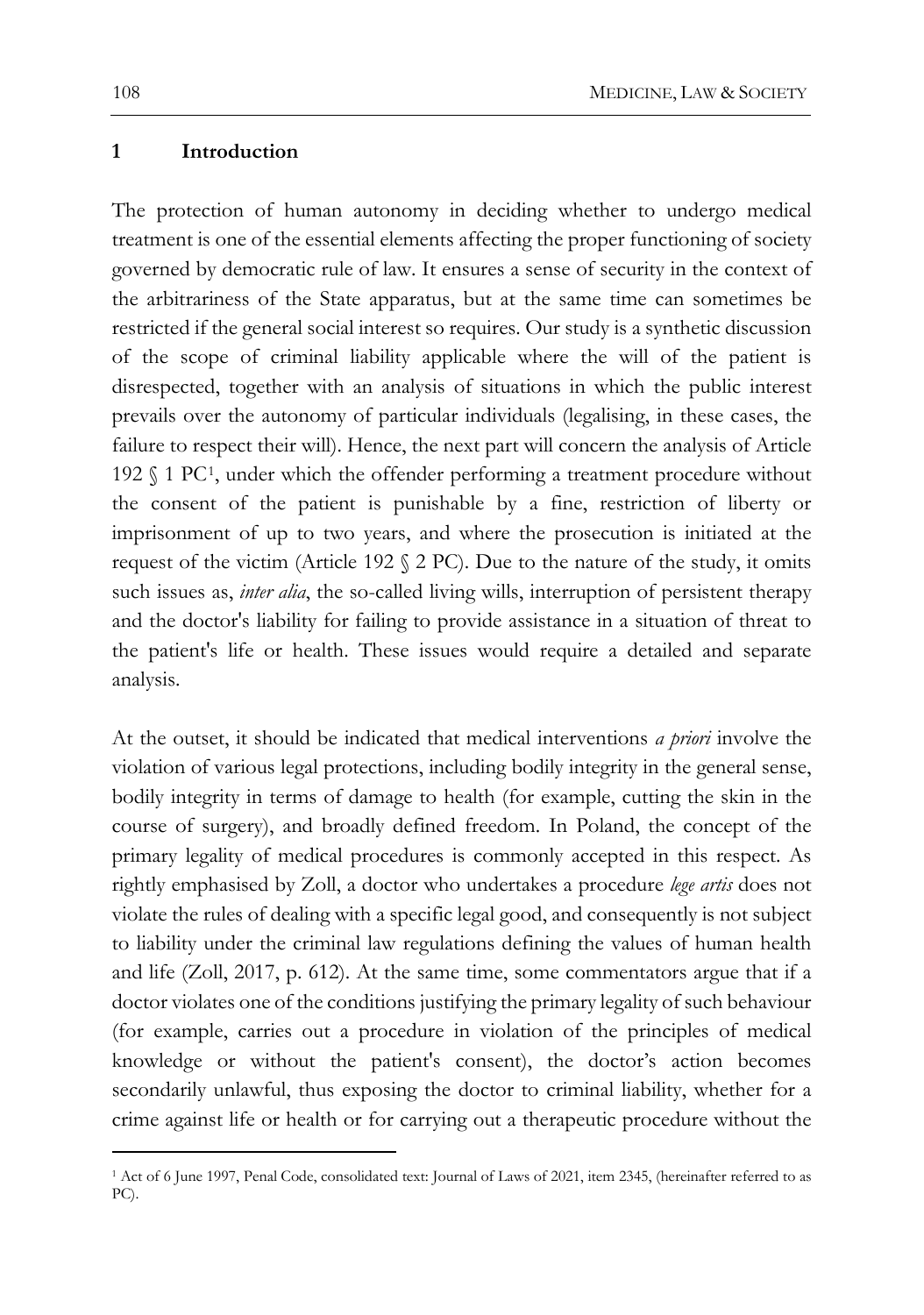patient's consent (Mozgawa & Kanadys-Marko, 2004, p. 24). Thus, for example, in the case of a medical error, a doctor may be liable for an unintentional type of offence against life or health, depending on the result stemming from the error (Budyn-Kulik, 2017, pp. 161-168). The adoption of this concept explains why in the Polish legal system there is no equivalent of, for example, Article 125 of the Penal Code of Slovenia that excludes criminal liability in cases involving bodily injury with the consent of the injured person.

## **2 Protected interest**

The title of the chapter which contains Article 192  $\Diamond$  1 PC states that the generic object of protection in case of that offence is liberty.[2](#page-2-0) However, the complexity and multifaceted character of the concept of "liberty" entails the need to individualise the interest protected by that provision more closely. We share the view that "the protected matter is the patient's right to self-determination in the field of medical treatment, this right stemming from human dignity and being independent on the capacity to perform acts in law" (Mozgawa, 2017, p. 587). Scholars in the filed rightly claim that the patient's right to autonomy in deciding whether to undergo treatment results from the solutions adopted in the Constitution (Kubicki, 2000, p. 35; Zoll, 2017, p. 61[3](#page-2-1)). In this context, Articles 41  $(1)^3$  and 47 of the Constitution of the Republic of Poland[4](#page-2-2) are of principal importance. Therefore, Article 192 § 1 PC complements the systemic protection of that aspect of liberty expressed in the Polish legal system. Moreover, T. Bojarski's view that Article 192 § 1 PC grants penal-law protection not only for the freedom to decide whether to undergo treatment, but also in terms of methods of this treatment (Bojarski, 2016, p. 548), may be considered reasonable. Reflecting upon the essence of this distinction, it firstly involves performing a medical treatment procedure either without the consent of the patient or against the patient's will. This situation would constitute a violation of freedom from coercive treatment. A second scenario is where the medical practitioner presents the patient with alternative methods of treatment, and then, after the patient (duly informed, of course) has chosen one of them, the procedure is eventually performed in a different variant than chosen by the patient. Here, the

<span id="page-2-0"></span><sup>2</sup> Chapter XXIII of the Penal Code –"Offences Against Liberty".

<span id="page-2-1"></span><sup>&</sup>lt;sup>3</sup> Personal inviolability and security shall be ensured to everyone. Any deprivation or limitation of liberty may be imposed only in accordance with principles and under procedures specified by statute.

<span id="page-2-2"></span><sup>4</sup> Everyone shall have the right to legal protection of his private and family life, of his honour and good reputation and to make decisions about his personal life.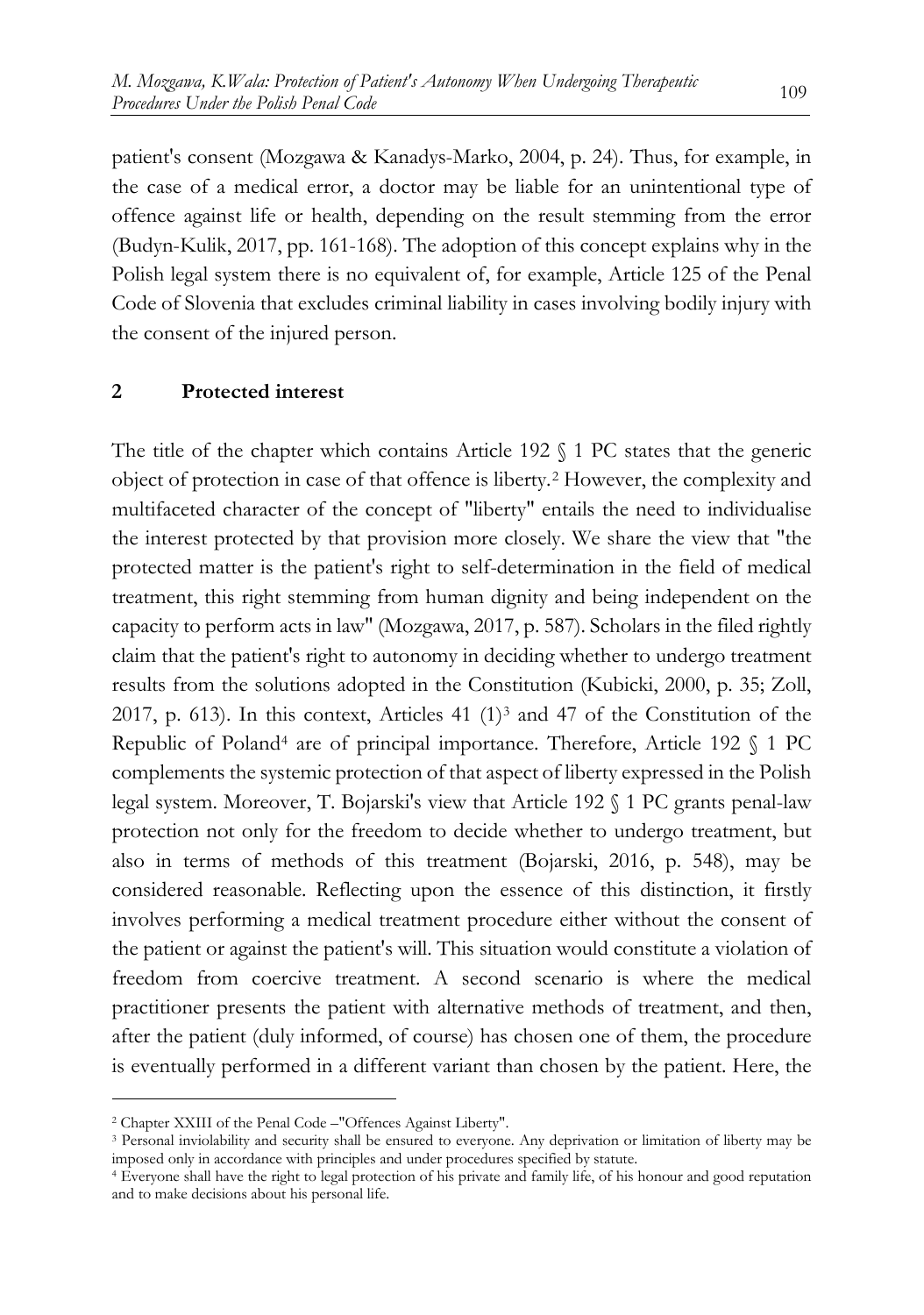doctor's actions would constitute a violation of the patient's right to choose the form of treatment. As a rule, the place of the patient's right of self-determination in the hierarchy of values excludes the possibility for a medical practitioner to invoke a state of necessity (Article 26 PC) as a defence to circumvent the patient right to consent (Zoll, 2017, p. 611).<sup>[5](#page-3-0)</sup>

## **3 Causative act**

We begin our analysis of the subjective aspects of the crime in question under Article 192 § 1 PC by analysing the meaning of the concept of therapeutic treatment. As this term does not have a statutory definition in Polish law, scholars in the field have posited various views on its meaning and scope. According to Bojarski, a therapeutic procedure is any medical activity (medical service) performed at the stage of prevention, diagnosis, therapy or rehabilitation. The author reaches this conclusion by extrapolating from the Act on the Professions of Medical Practitioners and Dentists<sup>[6](#page-3-1)</sup>, which uses the broad meaning of the term "medical service", including medical activities carried out by a medical practitioner (Bojarski, 2016, p. 549). Filar proposes a narrower interpretation of this term. Filar argues that in order for a given activity to constitute a therapeutic procedure, there must be a violation of the patient's physical integrity through either an interference with the patient's body tissue or physically invasion of the patient's body without violating that tissue (Filar, 2000, pp. 247-248). Under Filar's interpretation, the term would not cover various non-invasive treatments or even the prescriptions for specific pharmacological treatments, unless they involve the possibility of serious side effects (Filar, 2000, pp. 247-248). On the other hand, A. Fiutak defines therapeutic procedures as medical

<span id="page-3-0"></span><sup>5</sup> It is right, therefore, that the view that negates this possibility is the prevailing scholarly opinion. A. Zoll rightly argues that acceptance of the possibility of invoking by the medical practitioner a state of necessity in such cases would lead to legal meaninglessness of the norm under Article 32(1) of the Act of 5 December 1996 on the professions of medical practitioner and dentist, while the institution of legal excuse can never lead to the deprivation of the meaning of a provision specifying a precept or prohibition of certain behaviour. (Zoll, 2005, p. 10). Also in the case law, a conviction has been expressed that it is inadmissible for a medical practitioner to invoke a state of necessity in the absence of the patient's consent (cf. judgement of the Supreme Court of 28 November 2007 (V KK 81/O7), OSNKW 2008/2/14: It is not acceptable to exempt a medical practitioner from responsibility for changing the scope of surgery without the patient's consent under Article 26  $\frac{1}{3}$  or  $\frac{1}{3}$  PC in a situation of failure to meet the conditions set out in Article 35 (1) and (2) of the Act of 5 December 1996 on the professions of medical practitioner and dentist (Journal of Laws of 2005, No. 226, item 1943, as amended) as this would mean ignoring the limitations resulting from the latter provision, which are of a guarantee nature"). This is a reasonable approach, since a different conclusion would in principle lead to the annihilation of the individual's right to self-determination to undergo medical treatment.

<span id="page-3-1"></span><sup>6</sup> Act of 5 December 1996 on the professions of medical practitioner and dentist; consolidated text: Journal of Laws of 2021, item 790, (hereinafter referred to as APMPD).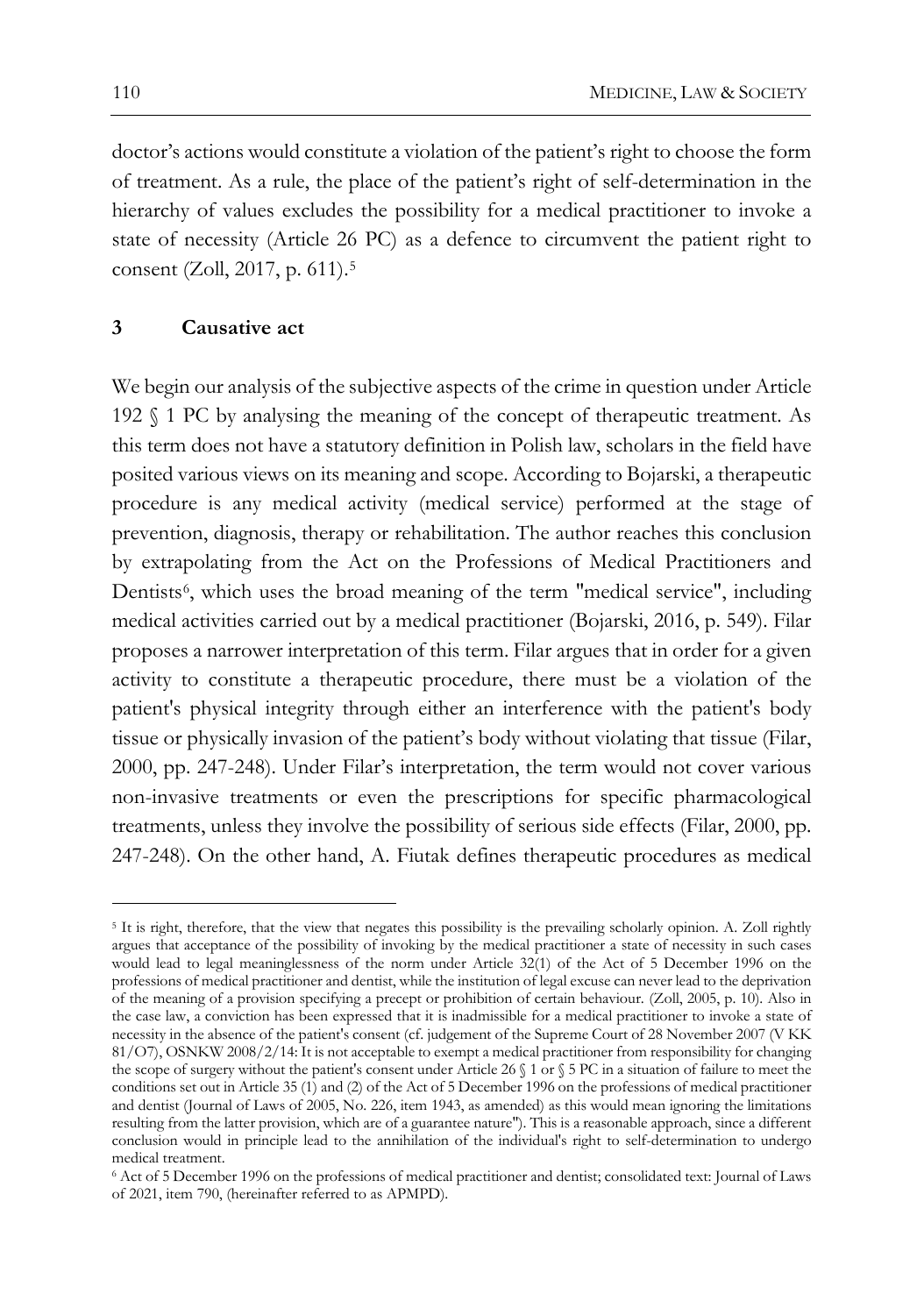activities undertaken in relation to a patient at each stage of intervention (prevention, diagnostics, therapy, rehabilitation), related to the violation of the patient's bodily integrity through violating the tissue continuity (for example, surgeries or injections), as well as the use of natural body orifices (for example, gastroscopy) (Fiutak, 2016, p. 74). The narrowest interpretation of this term seems to be that presented by Dukiet-Nagorska. The author considers as therapeutic procedures all therapeutic activities aimed at the prevention, diagnosis, therapy or rehabilitation, provided that they are related to the performance of surgery or application of another method of increased risk (Dukiet-Nagórska, 2008, p. 23). In our view, this interpretation is too narrow because, for example, it leads to the deprivation of the patient's criminal-law protection in case of other therapeutic procedures. In this regard, Article 32 (1) APMPD also requires the consent of the patient.

To sum up, it may be assumed that the definition of therapeutic procedure should include an element of the therapeutic purpose. This conclusion logically follows from the statutory definition of this element contained in Article192 § 1 PC, which expressly uses the adjective "therapeutic" in defining this treatment. Therefore, it is reasonable to assume that for the treatment to meet this requirement, it must be undertaken for therapeutic purposes. As P. Daniluk aptly notes, the therapeutic purpose takes place "when a given medical activity is objectively directed against a disease in the biological-medical sense and aims at prevention, diagnosis, therapy or rehabilitation of the affected person" (Daniluk, 2005/2, p. 46). Such an approach elucidates that therapeutic procedures can be undertaken on both the ill (therapy, rehabilitation, diagnosis) and healthy people (prevention, but sometimes also a diagnosis resulting in finding that the person is healthy). At the same time, it seems reasonable to circumscribe therapeutic procedures to only those activities which entail a violation of the patient's bodily integrity or which consist of entering the patient's body without violating this integrity (for example, gastroscopy). Given the importance of this issue, and the current state of uncertainty given the ambiguities that exist in the current Act, introducing a statutory definition of this term would be a welcome improvement to Polish law. Adoption of a definition necessarily should take into account both the views of the prevailing scholarly opinion as well as those of the medical community (Wala, 2015/3, p. 42).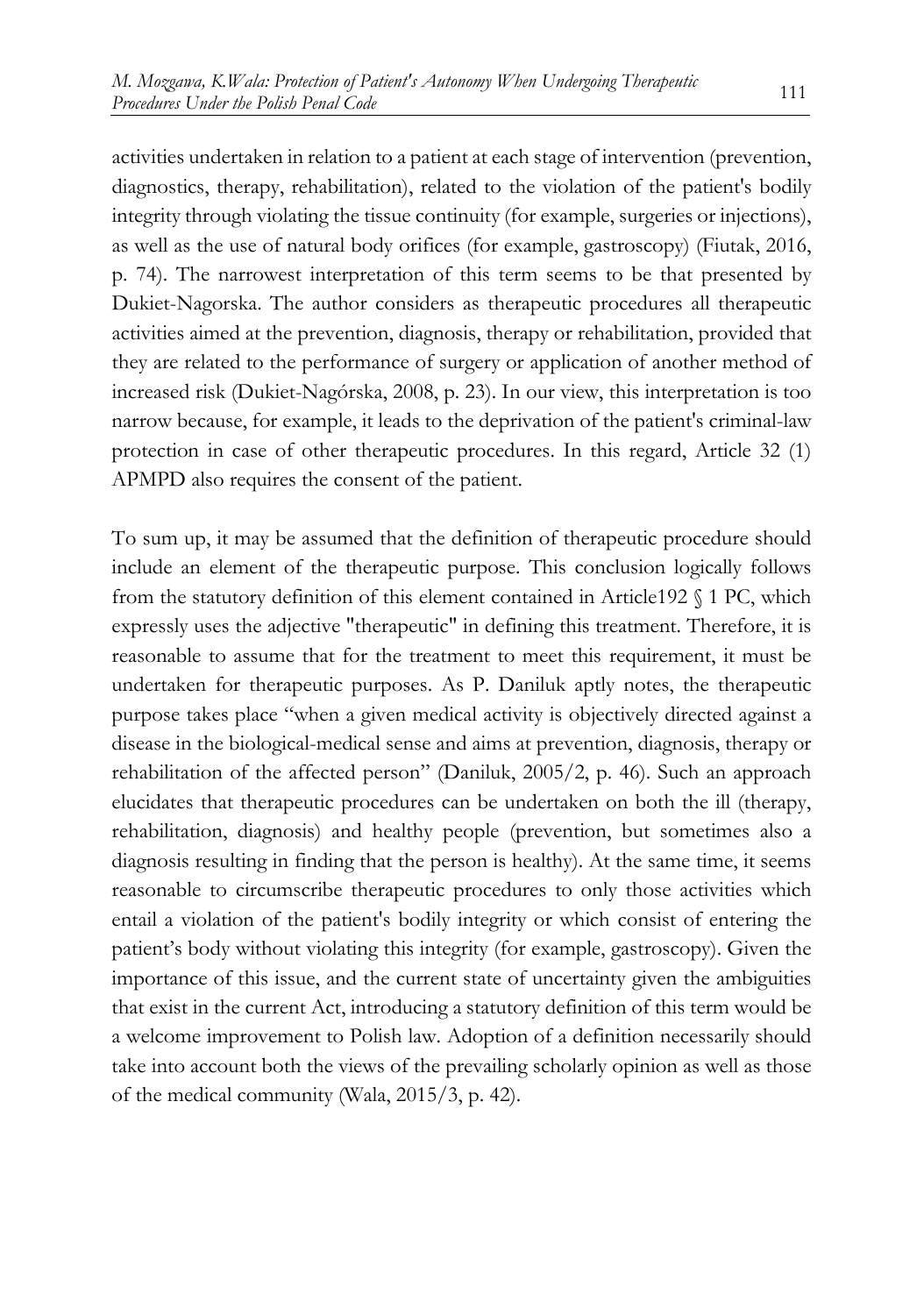The essence of the offence in question consists of undertaking a therapeutic procedure, in the sense as defined above, without the consent of the patient. Accordingly, there is a need to examine the element of consent together with an analysis of the requirements that must be met for its legality, and to explore cases in which the patient's disagreement will not give rise to criminal liability. There are many provisions in medical law that make medical intervention conditional on the consent of the authorised person. First of all, attention must be paid to Article 32 (1) APMPD [7](#page-5-0) and Article 34 (1) APMPD.[8](#page-5-1) Relevant solutions in this regard are also provided for in the Act of 6 November 2008, on patients' rights and the Ombudsman for Patients' Rights, which are addressed in the whole chapter 5.[9](#page-5-2) Article 15 of the Code of Medical Ethics is essential in the context of medical deontology.[10](#page-5-3) The issue of patient's consent is also governed by international regulations.[11](#page-5-4) Given the importance of the consent for the legality of medical activities, it is necessary to specify the conditions that must be met for such consent to be valid. The concept put forward by Filar seems reasonable in this context. Filar lists the following conditions (to be met cumulatively):

- a) "the person who states his/her will must be entitled to express it, which means that the person must be the legal holder of legal interests to interfere in which he/she agrees,
- b) the act covered by the consent is not contrary to the law or the principles of social coexistence,

<span id="page-5-0"></span><sup>7</sup> The medical practitioner may carry out an examination or provide other medical services, subject to exceptions provided for by law, after obtaining the patient's consent.

<span id="page-5-1"></span><sup>&</sup>lt;sup>8</sup> The medical practitioner may carry out a surgery or apply a method of treatment or diagnosis that poses an increased risk to the patient, after obtaining his/her written consent.

<span id="page-5-2"></span><sup>9</sup> Consolidated text, Journal of Laws of 2020, item 849, (hereinafter referred to as APR). This mainly concerns Article 16, according to which the patient has the right to consent to the provision of certain medical services or refuse such consent, having been informed as set out in Article 9, Article 17(1), according to which a patient, including a minor over 16 years of age, has the right to consent to an examination or provision of other medical services, and Article 18(1). For a surgery or the use of a method of treatment or diagnosis posing an increased risk to the patient, the consent referred to in Article 17(1) shall be given in writing.

<span id="page-5-3"></span><sup>10</sup> Resolution of the Extraordinary 2nd Nationwide Congress of Medical Practitioners of 14 December 1991 on the Code of Medical Ethics [\(https://sip.lex.pl/akty-prawne/akty-](about:blank)korporacyjne/kodeks-etyki-lekarskiej-286454095). Pursuant to the provision of Article 15 of this resolution, diagnostic, therapeutic and preventive procedures require the patient's consent.

<span id="page-5-4"></span><sup>11</sup> Article 5 of the Convention for the Protection of Human Rights and Dignity of the Human Being with regard to the Application of Biology and Medicine (signed on 4 June 1997 in Oviedo (hereinafter referred to as the Bioethics Convention) provides for that "An intervention in the health field may only be carried out after the person concerned has given free and informed consent to it. This person shall beforehand be given appropriate information as to the purpose and nature of the intervention as well as on its consequences and risks. The person concerned may freely withdraw consent at any time." It should be noted that Poland is not a party to this Convention (although it signed it in 1999 but has not yet ratified).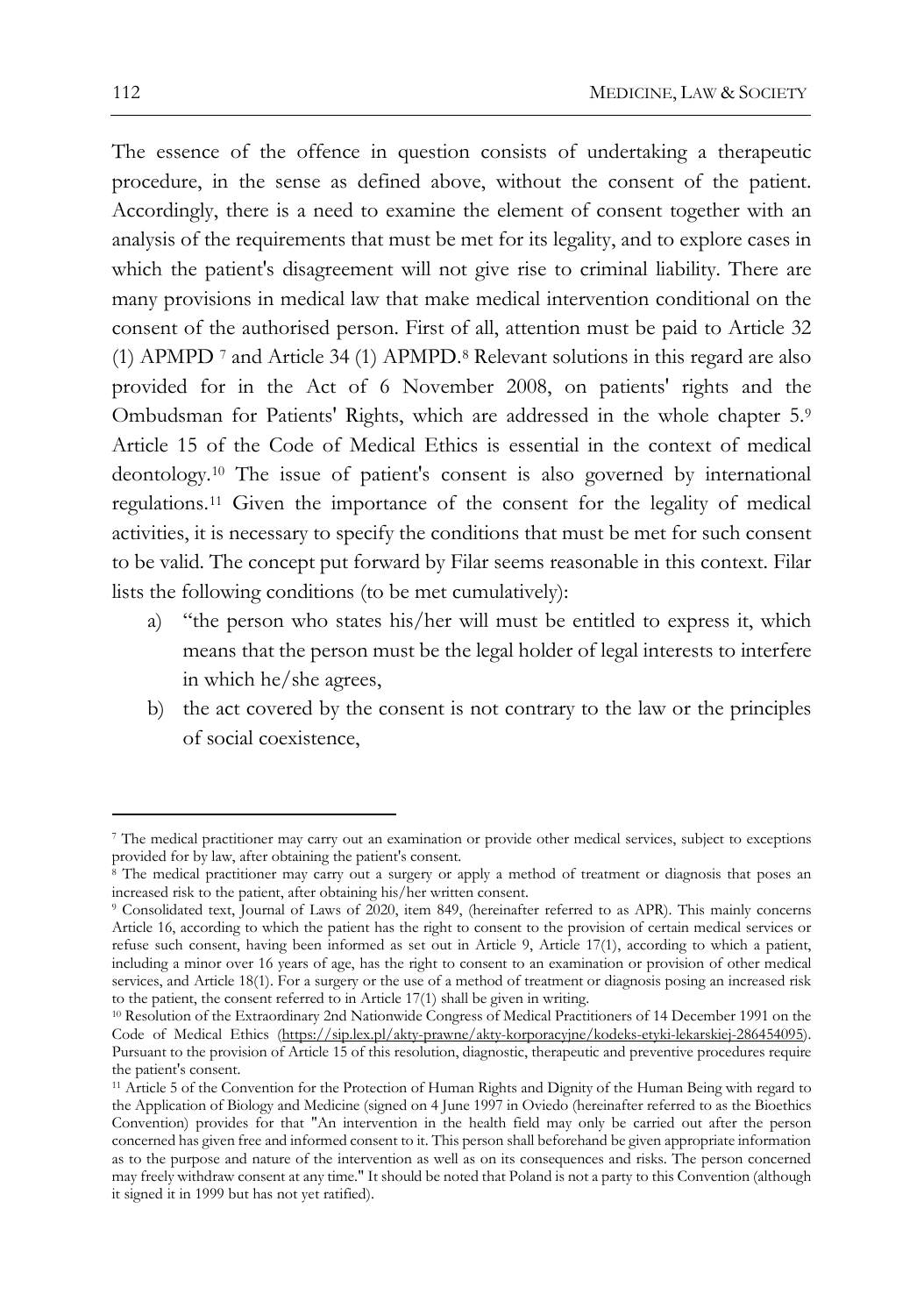- c) the consent must be informed, which means that it is an expression of the free will of the individual; it cannot be expressed under coercion, be it physical or mental, nor as a result of an error or in a mental state preventing its expression,
- d) the consent must be given in an appropriate form" (Filar, 2000, p. 249).

As a rule, in the context of therapeutic procedures, the holder of the legal interest will be the patient to whom the given procedure is to be performed. The person must have the ability to consent. This ability depends on the maturity (not necessarily majority) and the mental state of the patient (Mozgawa, 2016, pp. 547-548). It should also be accepted that for the existence of this right, it is not required for the person to have capacity to perform acts in law (Zoll, 2017, p. 615).

The APMPD also defines situations in which the patient does not have the full ability to consent to a therapeutic procedure. Depending on the specific situation, it is necessary for there to be the so-called substitute consent or the so-called cumulative consent. The APMPD refers to the alternative consent, which must be considered consent given instead of the patient's consent, or even against his will or against the will of the legal representative of the patient. Article 32  $(2)^{12}$ , Article 32  $(3)^{13}$  $(3)^{13}$  $(3)^{13}$ , Article 32 (4) first sentence<sup>[14](#page-6-2)</sup>, Article  $32(6)^{15}$  $32(6)^{15}$  $32(6)^{15}$ , Article  $32(8)^{16}$  are the provisions relating to the alternate forms of consent to the examination or the performance of another medical service. Article  $34(3)^{17}$  $34(3)^{17}$  $34(3)^{17}$  and Article  $34(6)^{18}$  $34(6)^{18}$  $34(6)^{18}$  are the regulations relating to the

<span id="page-6-0"></span><sup>&</sup>lt;sup>12</sup> If the patient is a minor or incapable of giving informed consent, the consent of his/her legal representative is required, and if the patient does not have a legal representative or it is impossible to communicate with the patient, a permission from the guardianship court is required.

<span id="page-6-1"></span><sup>&</sup>lt;sup>13</sup> If there is a need to carry out the examination of a person referred to in paragraph 2, the actual guardian may also agree to carry out the examination.

<span id="page-6-3"></span><span id="page-6-2"></span><sup>14</sup> Where the person is fully incapacitated, the consent shall be given by the statutory representative of that person. <sup>15</sup> However, if a minor over 16 years of age, an incapacitated person or a mentally ill or mentally handicapped patient, but having sufficient discernment, objects to medical treatment, permission from the guardianship court is required apart from the consent of his or her legal representative or factual guardian, or if their consent is not given.

<span id="page-6-4"></span><sup>&</sup>lt;sup>16</sup> If a patient referred to in paragraph 2 has no legal representative or actual guardian or it is impossible to communicate with those persons, the medical practitioner, after the examination, may proceed to provide further medical services only after obtaining the consent of the guardianship court, unless the provisions of the Act provide otherwise.

<span id="page-6-5"></span><sup>17</sup> The medical practitioner may perform the procedure (surgical procedure – *an author's remark*) or apply the method referred to in paragraph 1 (method of treatment or diagnosis posing an increased risk to the patient – *an author's remark*) to a minor patient, incapacitated patient or a patient incapable to provide an informed written consent, after obtaining the consent of his/her statutory representative, and if the patient has no statutory representative or if communication with him/ her is impossible - after obtaining the consent of the guardianship court.

<span id="page-6-6"></span><sup>18</sup>If the statutory representative of a minor patient, incapacitated patient or a patient incapable to provide an informed written consent does not agree for the performance by the medical practitioner of the activities listed in paragraph 1, which are necessary to remove the risk of loss of life or serious bodily injury or serious health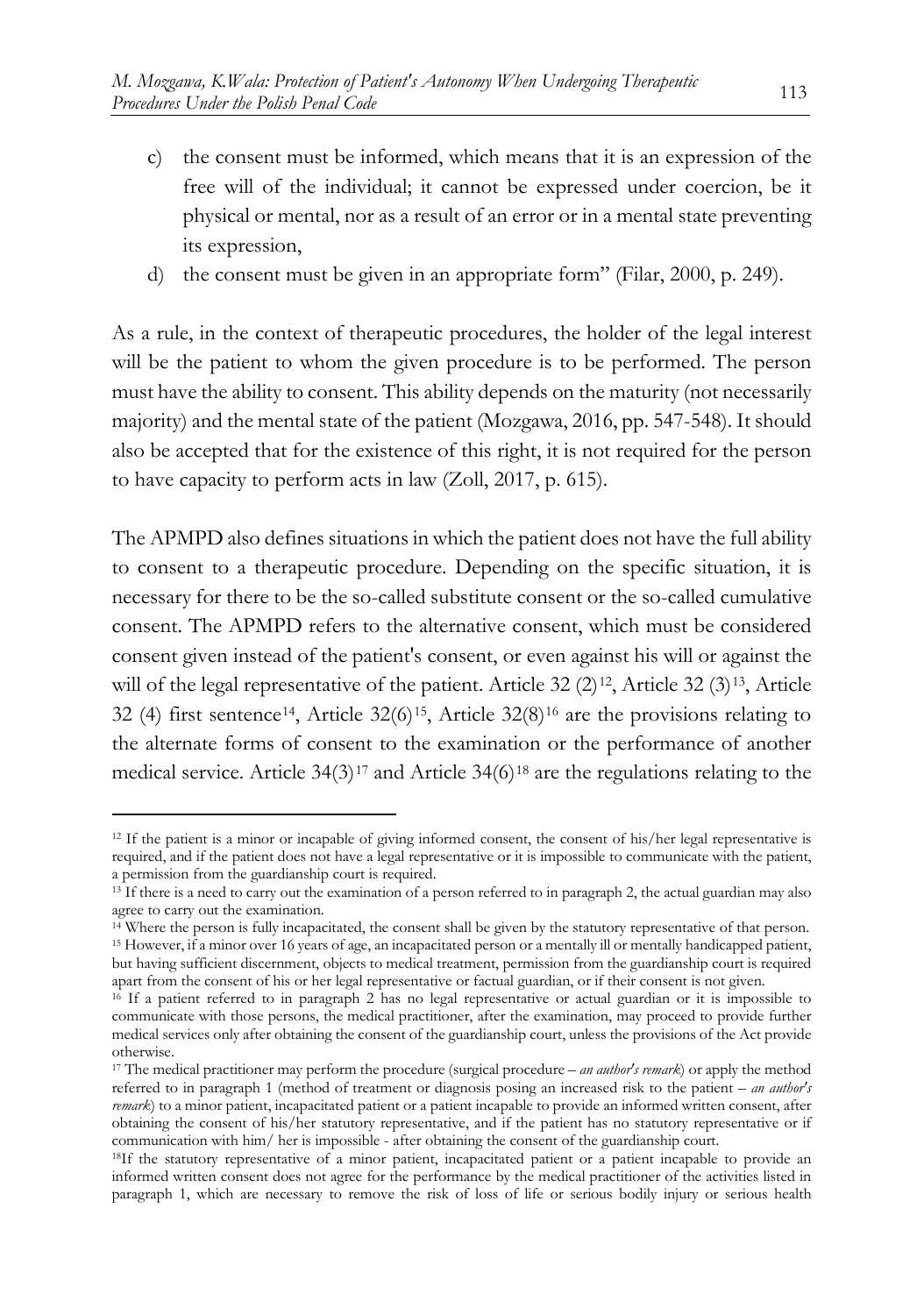performance of a surgical procedure or the use of a method of treatment or diagnosis posing an increased risk to the patient. The cumulative consent, understood as consent given simultaneously by the patient himself and additionally by the patient's representative, takes place in the following cases referred to in the APMPD: Article  $32(4)$  second sentence<sup>[19](#page-7-0)</sup>, Article  $32(5)^{20}$  $32(5)^{20}$  $32(5)^{20}$  as regards the consent to carry out the examination or another medical service, and in Article 34 (4) [21](#page-7-2) - as regards the consent to surgery or the use of a method of treatment or diagnosis posing an increased risk to the patient. However, the cumulative consent is largely restricted. This stems from the fact that where a minor who is at least 16 years of age, an incapacitated or a mentally ill patient, but able of sufficient discernment, opposes medical activities, surgery or the use of a treatment or diagnosis method presenting an increased risk to him/her, the possibility for the lawful performance of such medical procedures still exists, provided, however, that the authorisation for such a procedure is obtained from the guardianship court (Article 32(6) in conjunction with Article 34(5) APMPD). The guardianship court with jurisdiction to grant consent to perform medical activities is the court in whose district the activities are to be carried out (Article 32(10) APMPD).

The second requirement for the validity of the consent is that its content does not contravene the law or the principles of social coexistence. Thus, this condition will not be met by, for example, a consent to the carrying out of a procedure resulting in bodily injury motivated by the intention to evade military draft by a person subject to such an activity. In this case, the medical practitioner may be held liable pursuant to Article 143 § 2 PC.[22](#page-7-3) At the same time, it may be concluded that under Article 192 § 1 PC a medical practitioner will not be subjected to liability under such circumstances. The absence of that liability does not result because of the existence of consent, which, after all, would then be defective, but rather from the failure of the perpetrator of the crime element in the form of performing a therapeutic

derangement, the medical practitioner may perform such activities after obtaining the consent of the guardianship court.

<span id="page-7-0"></span><sup>19</sup> Where the person is fully incapacitated, the consent shall be given by the statutory representative of that person. If such a person is able to give an informed opinion on the examination, it is also necessary to obtain that person's consent.<br><sup>20</sup> If the patient is over 16 years old, the patient's consent is also required.

<span id="page-7-3"></span><span id="page-7-2"></span><span id="page-7-1"></span><sup>&</sup>lt;sup>21</sup> If the patient is over 16 years old, the patient's written consent is also required.

<sup>22</sup> The same penalty (custodial sentence of up to 3 years – *an authors' remark*) shall be imposed on anyone who, in order to facilitate another person's exemption from military service or deferral of such service, with his consent, causes the effects specified in Article 156(1) or Article 157(1), or uses deception to this end to mislead the competent authority.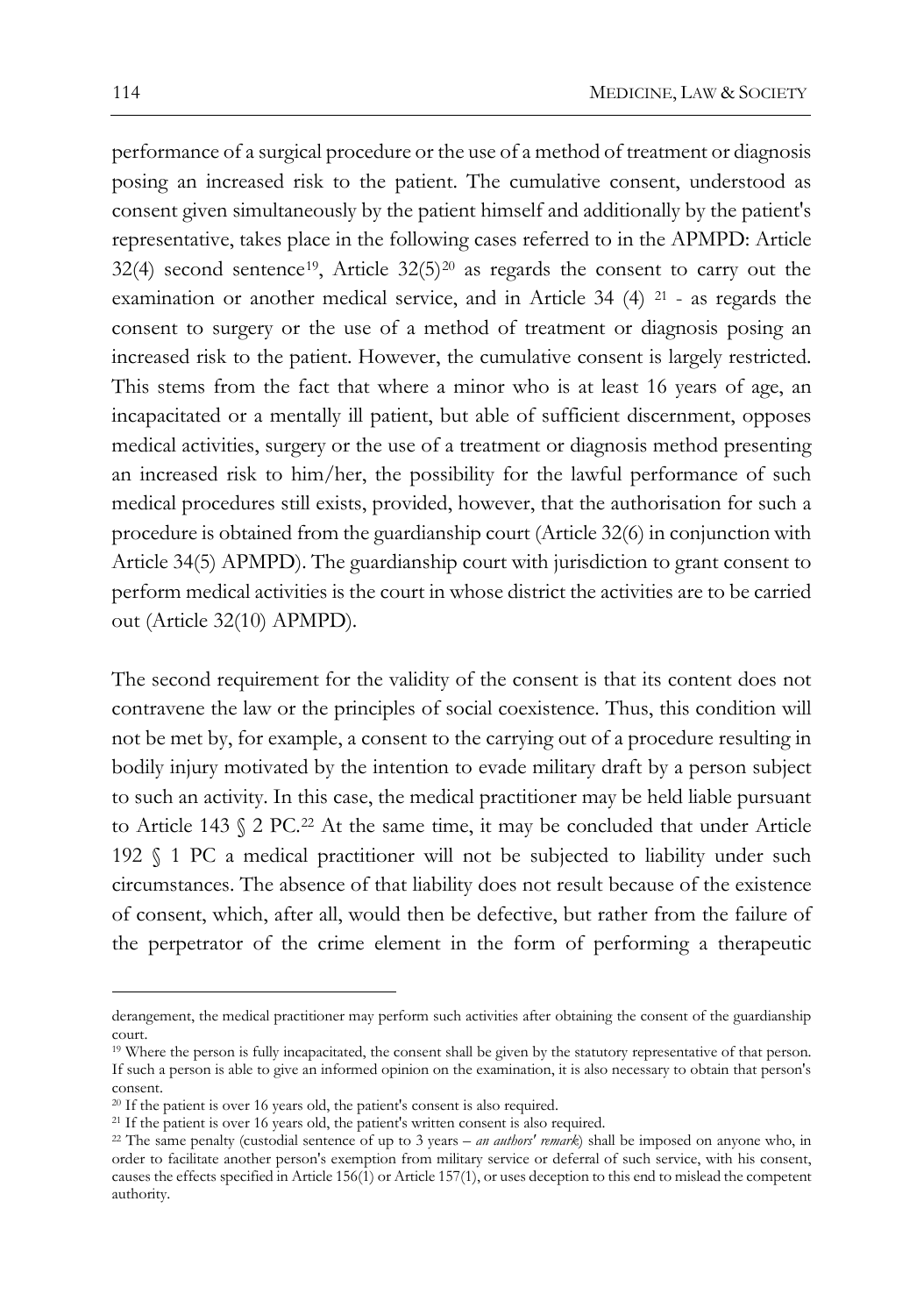procedure. In other words, in this example, the procedure carried out for draft evasion does not meet the criterion of therapeutic procedure, which by its very nature, requires a therapeutic purpose.

The consent, to be valid, must be given in an informed manner. In accordance with Article 31(1) APMPD, "the medical practitioner is required to provide the patient or his legal representative with accessible information on the patient's health condition, the diagnosis, proposed and possible diagnostic methods, therapeutic methods, foreseeable consequences of their use or non-use, the results of treatment and the prognosis". The medical practitioner must also answer any questions the patient asks relating to the therapeutic procedure. Paragraph 4 provides for a restriction, according to which the medical practitioner may, in exceptional cases where the prognosis is unfavourable to the patient, limit the information provided to the patient. However, the medical practitioner is then obliged to provide this information to the patient's legal representative or the person authorised by the patient. However, at the patient's request, the medical practitioner is obliged to provide the patient with the requested information. The necessity to inform the patient in an accessible manner about the issues regarding the procedure was also pointed out by the Supreme Court in the judgment of 16 May 2012, in which the Court stated that "the patient's very approval of the procedure, obtained in the absence of prior provision of accessible information, cannot be treated as consent within the meaning of Articles 32 and 34 of the Act of 1996 on the professions of medical practitioner and dentist".[23](#page-8-0) Fiutak's view that the consent given by a patient without first being provided with information about the risk or consequences of the procedure is invalid is therefore reasonable (Fiutak, 2016, p. 113). A situation sometimes arises in which it is necessary to change the content of the original consent during the procedure. In the APMPD, this issue is regulated by Article 35.[24](#page-8-1)The literature on the subject rightly claims that the originally given consent

<span id="page-8-1"></span><span id="page-8-0"></span>

<sup>23</sup> Judgment of the Supreme Court of 16 May 2012, (III CSK 227/11), Biul. SN 2012/7/13. 24 Pursuant to paragraph 1, "if in the course of performing a surgical procedure or the use of a therapeutic or diagnostic method, circumstances arise, which, if not taken into account, expose the patient to the danger of loss of life, severe injury or severe health derangement, and it is not possible to promptly obtain the consent of the patient or his/her legal representative, the medical practitioner shall have the right, without such consent, to change the scope of the procedure or treatment or diagnostics in such a way as to take account of those circumstances. In this case, the medical practitioner is obliged, if possible, to consult another medical practitioner specialised in the same area if possible." Paragraph 2 also requires the medical practitioner to make an appropriate note in the medical records and to inform the patient, legal representative or actual guardian or the guardianship court of such change.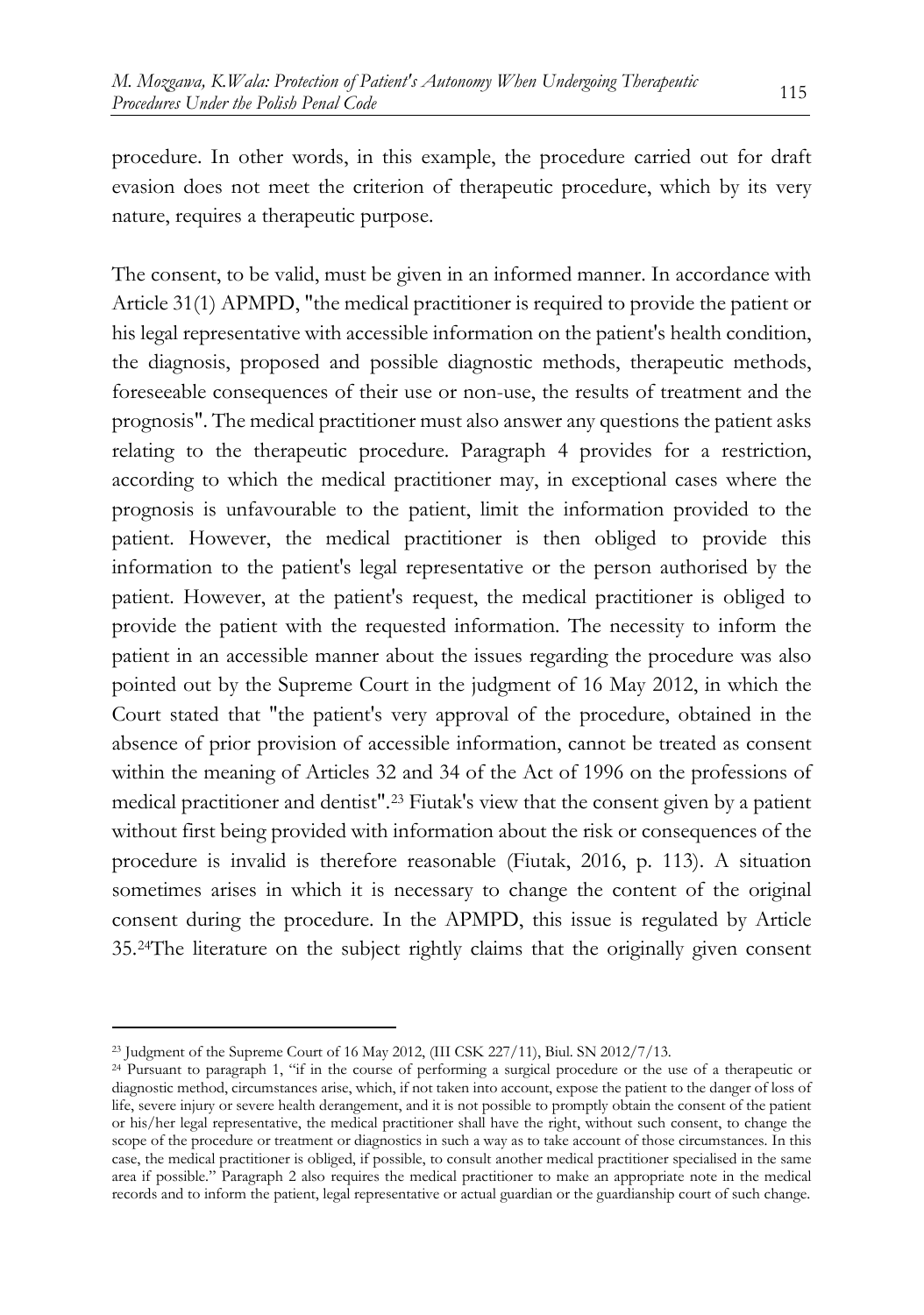legalises the extension of the content of the therapeutic procedure as early as during its performance if:

- a) "the extension of the procedure does not pose a substantial risk to the patient and at the same time does not refer to particularly important organs,
- b) the procedure concerns particularly important organs or involves an increased risk to the patient, the scope of the procedure may be extended once the conditions under Article 35(1) APMPD are met" (Mozgawa, 2016, p. 553).

The relevant case law is in accord and also seems to be based on similar reasoning.[25](#page-9-0) The fourth condition for the validity of the consent is its appropriate form, the content of which depends on the type of procedure the patient is subject to. In the case of an examination which does not pose a higher risk to the patient, and in the case of other health services (Article 32 (1) APMPD), the consent may be expressed orally or even through a behaviour of the authorised person which clearly indicates the will to undergo the medical activities proposed by the medical practitioner (Article 32 (7) APMPD). However, pursuant to Article 34 (1) APMPD, in the case of surgery, or the use of methods posing a higher risk for the patient, it is necessary to obtain written consent. Failure to keep the written form in the latter case, however, does not invalidate such consent. As the Supreme Court stated, the failure to document in writing the patient's consent to perform a therapeutic procedure, which the patient actually gave in a form other than required, does not meet the criterion "without consent" making up the type of crime specified in Article 192 § 1 PC.[26](#page-9-1)

<span id="page-9-0"></span><sup>25</sup> Judgment of the Supreme Court of 29 December 1969, (II CR 551/69, OSPiKA 1970, vol. 11, item 224): "If the medical practitioner performing the surgical procedure has found, after the opening of the abdominal cavity, a state of affairs that differs from the clinical examination, the medical practitioner may in some cases exceed the patient's consent to the procedure. However, this may only happen in special cases where failure to carry out the necessary surgery would endanger the patient's life, or where there is a slight and necessary correction to the planned surgery". See also the judgment of the Appellate Court in Katowice of 19 February 2008 (I Aca 34/08, PS 2011, no. 4, p.144) which states that: "An unlawful extension of Caesarean section surgery by performing tubal ligation constitutes bodily injury. The ability to procreate is everyone's physiology, and deprivation of this ability is a kind of contraception that may not be accepted by a particular person. It is irrelevant to the unlawfulness of action that another pregnancy would pose a threat to the woman's life."

<span id="page-9-1"></span><sup>26</sup> Decision of the Supreme Court – Penal Chamber of 10 April 2015 (III KK 14/15), OSNKW 2015 no. 9, item 77; the Appellate Court of Lublin also ruled similarly, holding that 'the absence of a document containing the patient's consent to the surgery is irrelevant to the medical practitioner's liability, since the consent was undoubtedly there. This is so since consent is a patient's act of awareness, which can only find its confirmation in writing.'" – Judgment of the Appellate Court of Lublin of 27 February 1991 (I ACa 16/91), OSA 1991, no. 2, item 5.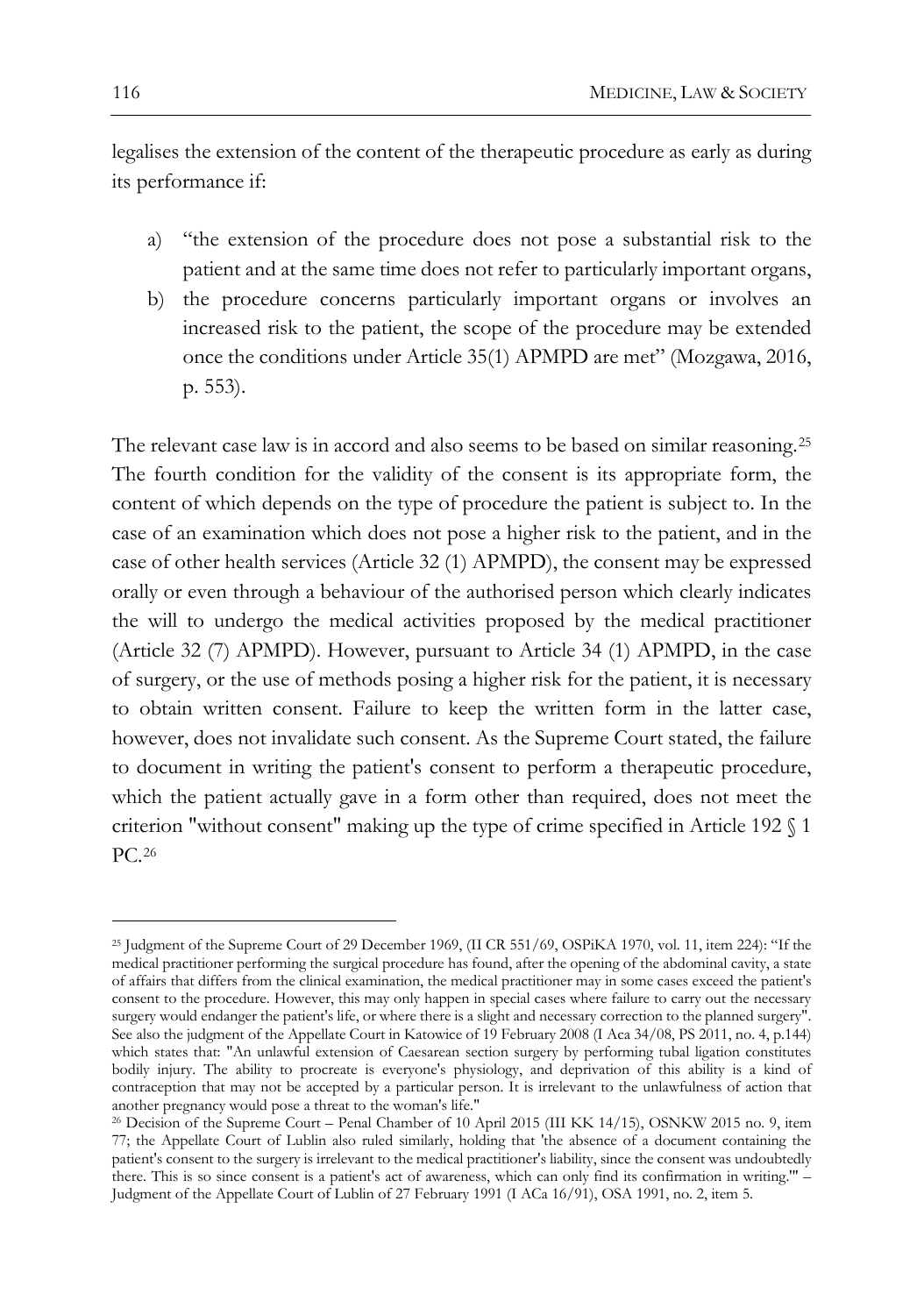Importantly, performing a therapeutic procedure without the consent of the authorised person will not always result in criminal liability of the person who performs such medical intervention. Multiple regulations allow for medical procedures to be carried out without consent, and sometimes even against the will of the person undergoing such treatment. For example, pursuant to Article 33 (1) APMPD, an examination or providing a patient with another medical service without his/her consent is permissible if the patient requires immediate medical attention, and due to his/her condition or age the patient cannot express the patient's consent and it is not possible to communicate with his/her legal representative or actual guardian. In such a situation, if there is such a possibility, the medical practitioner performing the procedure should consult with another medical practitioner who practices in the same field, and also record these circumstances in the patient's medical files (Article 33 (2) and (3) APMPD). For surgical procedures and methods posing a higher risk for the patient, Article 34 (7) applies, according to which the medical practitioner may take the indicated actions without the consent of the patient's statutory representative or the consent of the competent guardianship court, if the delay caused by the proceeding for obtaining consent would put the patient at the risk of loss of life, serious bodily injury or serious health derangement. In this case, the medical practitioner is obliged, if possible, to consult another medical practitioner specialised in the same area if possible. The medical practitioner shall immediately notify the statutory representative, the actual guardian or the guardianship court of the steps taken. In addition to the provisions in the APMPD discussed above, other legal regulations in this field include the following:

a) Act of 19 August 1994, on the protection of mental health<sup>[27](#page-10-0)</sup> (in the field of medical activities, in particular, Article 21(1)[28](#page-10-1), and Articles 23, 24 and 29 specify the cases in which the patient may be placed in a psychiatric hospital or monitored without his/her consent);

<span id="page-10-0"></span><sup>27</sup> Consolidated text, Journal of Laws of 2020, item 685, (as amended).

<span id="page-10-1"></span><sup>28</sup> A person whose behaviour indicates that due to a mental disorder the person may directly put at risk his or her own life or the life or health of others, or is incapable of satisfying basic life needs, may undergo a psychiatric examination also without his or her consent, and a minor or incapacitated person may undergo a psychiatric examination also without the consent of his or her legal representative. In this case, Article 18 applies. Article 18 of this Act lists the prerequisites for applying direct coercion to such a person.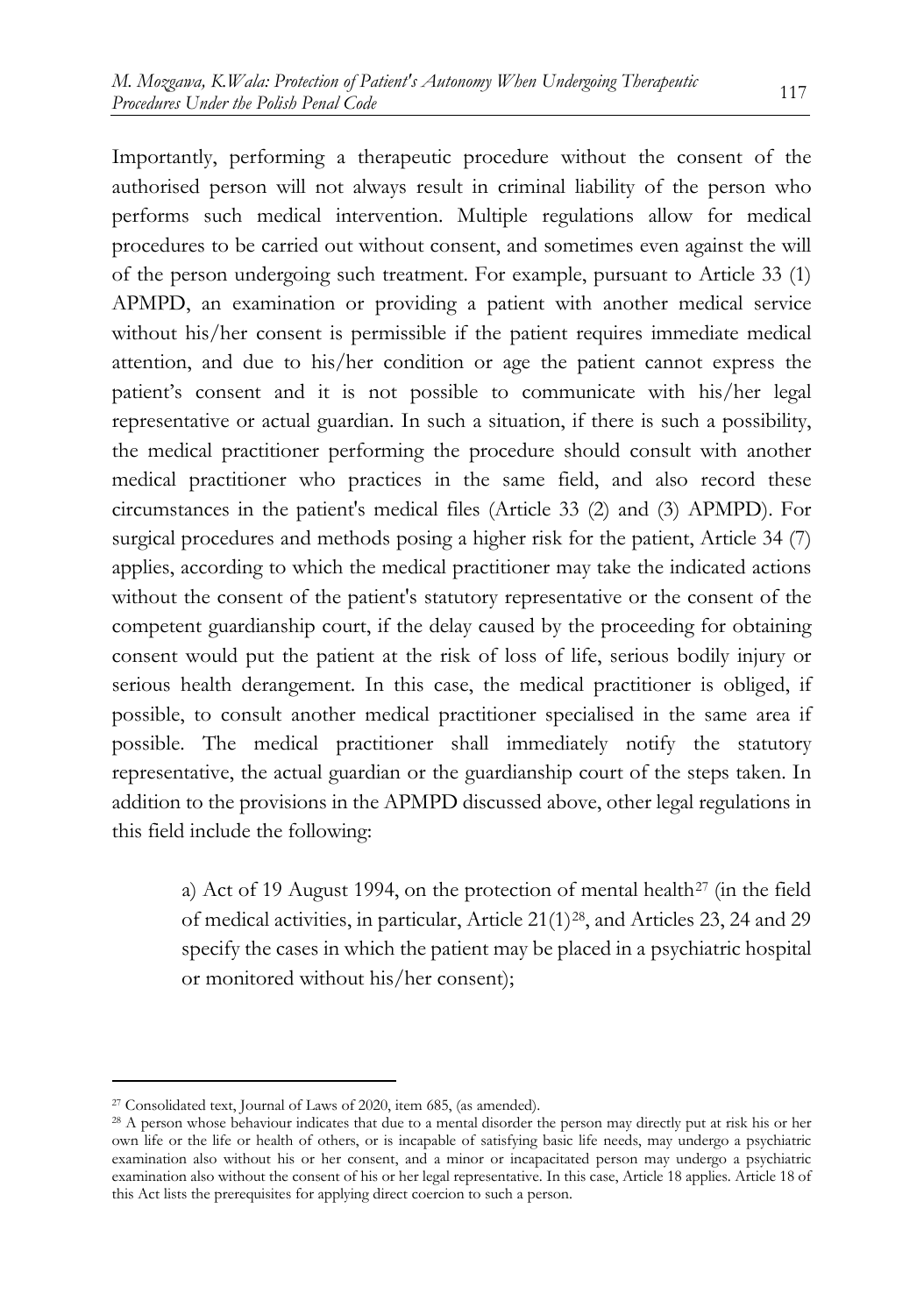b) Act of 5 December 2008, on the prevention and control of infections and infectious diseases in humans<sup>[29](#page-11-0)</sup> (mainly Article  $35(1)^{30}$  $35(1)^{30}$  $35(1)^{30}$ , as well as Article 5[31](#page-11-2) and Article 40(1) points (1) to (3)[32](#page-11-3). Pursuant to Article 46a of that law the Council of Ministers was granted the opportunity to issue regulations in the event of an epidemic or a state of threat of epidemic of the nature and degree exceeding the capacity of the competent governmental administrations and bodies of local authorities, under which various obligations or restrictions may be temporarily established, including the obligation of sick persons and those suspected of being infected to undergo medical examinations and subject to other preventive measures and treatment.

c) Act of 21 November 1967, on the general duty of defence of the Republic of Poland<sup>[33](#page-11-4)</sup>(Article 26(1a)<sup>34</sup>);

d) Act of 26 October 1982, on education in sobriety and prevention of alcoholism<sup>35</sup> (Article 26(1)<sup>[36](#page-11-7)</sup>);

<span id="page-11-0"></span><sup>29</sup> Consolidated text, Journal of Laws of 2021, item 2069.

<span id="page-11-1"></span><sup>30</sup> In the case of suspected or diagnosed infection by a particularly dangerous and highly contagious disease, the medical practitioner admitting a person to the hospital, referring the person to hospital isolation, or isolation at home, shall, on the basis of his or her own assessment of the degree of risk to public health, subject the person suspected of being sick or diagnosed as infected by particularly dangerous and highly contagious disease or exposed to infection, to hospitalisation, isolation, quarantine, examination or shall refer the person to isolation at home, even where the decision referred to in Article 33 (1) (a decision to impose on such a person the obligations set out in Article 5 (1) of the Act) is not taken, and the person suspected of being sick, diagnosed as infected, or exposed to infection does not consent to hospitalisation, isolation, quarantine, examination or isolation at home.

<span id="page-11-2"></span><sup>31</sup> This provision imposes various obligations on people staying in the territory of the Republic of Poland in terms of preventing and combating infectious diseases, and these include, in the context of Article 192 PC, the obligation to undergo: sanitary procedures, protective vaccinations, sanitary and epidemiological examinations, including proceedings aimed at collecting or providing the material for these examinations, treatment, hospitalization or isolation, including those at home.

<span id="page-11-3"></span><sup>&</sup>lt;sup>32</sup> According to this provision, persons with lung tuberculosis, syphilis and gonorrhea are subject to compulsory treatment.

<span id="page-11-4"></span><sup>33</sup> Consolidated text, Journal of Laws of 2021, item 372.

<span id="page-11-5"></span><sup>34</sup> As part of the activities referred to in paragraph 1 (determination of capacity for active military service – *Author's remark*), persons appearing for military entrance processing, undergo mandatory medical examinations and, as necessary and at the decision of the chairman of the medical committee, specialized examinations, including psychological, and hospital observation.

<span id="page-11-6"></span><sup>35</sup> Consolidated text, Journal of Laws of 2021, item 1119.

<span id="page-11-7"></span><sup>&</sup>lt;sup>36</sup> The persons referred to in Article 24 (persons who, due to alcohol abuse, cause the breakdown of family life, demoralise minors, evade the obligation to meet the needs of the family or systematically disturb peace or public order – *author's remark*), they are alcohol addicted, can be required to undergo treatment in a stationary or part-time rehab treatment facility. The obligation to undergo treatment in a rehab treatment facility is imposed by the district court having jurisdiction over the place of residence or stay of the person concerned, in non-litigious proceedings (paragraph 2).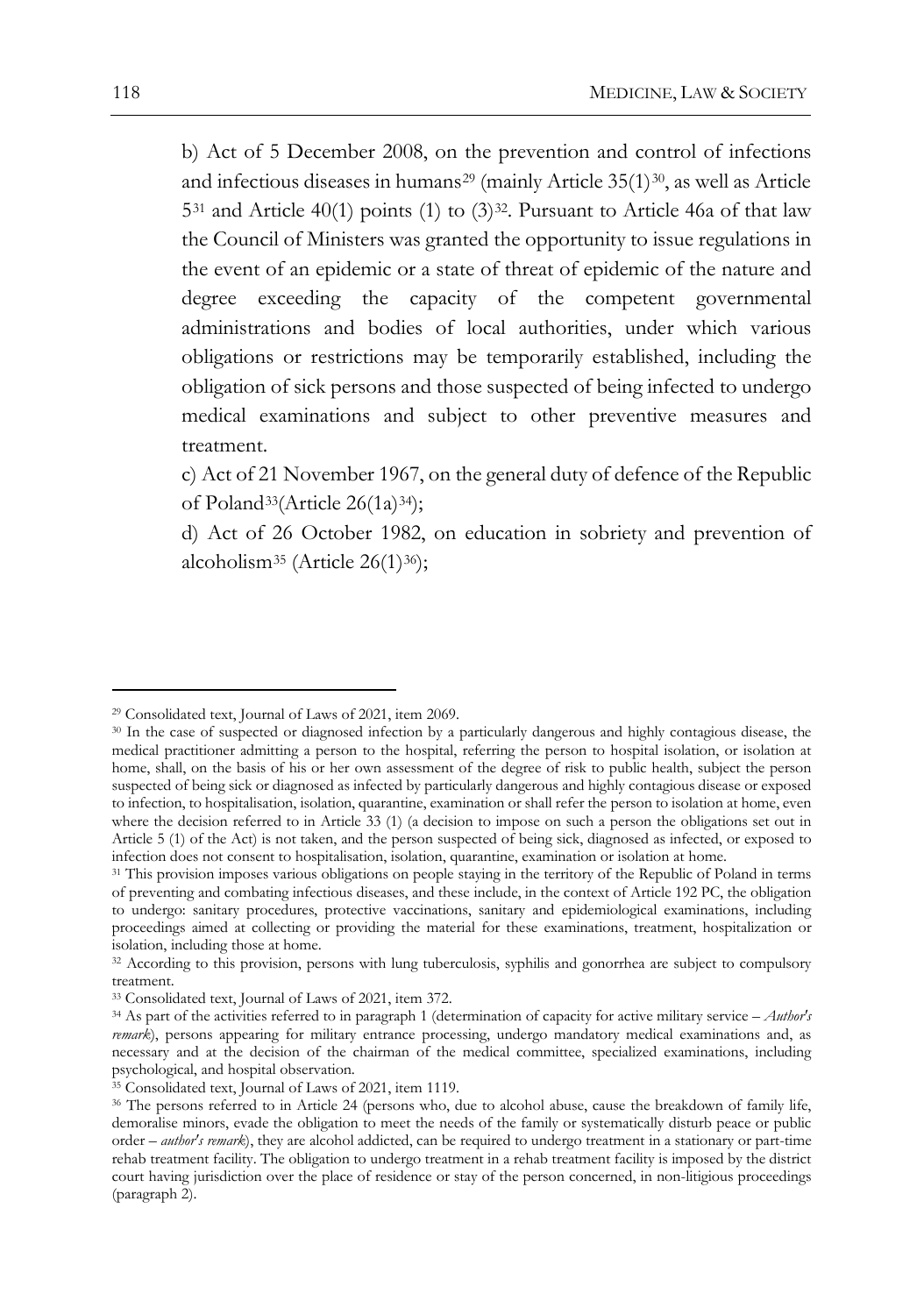e) Act of 29 July 2005, on the prevention of drug addiction<sup>[37](#page-12-0)</sup> (Article  $30(1)$ <sup>38</sup>); d) Act of 6 June 1997, Code of Criminal Procedure<sup>[39](#page-12-2)</sup> (Article 74  $\S$  2 points 1[40](#page-12-3) and 2[41](#page-12-4)); e) Act of 6 June 1997, Penal Enforcement Code<sup>[42](#page-12-5)</sup> (Article 118<sup>[43](#page-12-6)</sup>).

The object of the Act in the context of the discussed crime is the patient. Pursuant to Article 3 (1) point 4 of the Act of 6 November 2008, on patients' rights and the Ombudsman for Patients' Rights, the patient is a person who seeks health services or uses health services provided by an entity providing health services or a person performing a medical profession.[44](#page-12-7) The term "patient" is not limited to sick people but is broadly defined by the World Health Organization to include "any person who uses health care services regardless of whether the person is sick or healthy" (Kozłowska, 2011, p. 109). This also indeed is the prevailing view among scholars in the field and should be considered reasonable (Mozgawa & Kanadys-Marko, 2004, p. 28). The use of the term "patient" as part of the criteria for an offence in the context of the person granting consent means that the scope of penalisation under Article 192 § 1 PC covers only those cases in which the patient does not give independent consent (i.e. the consent he/she is the only authorised to express), or does not grant it concurrently with the legal representative or actual guardian (cumulative consent), but does not apply to cases where only substitute consent is required (Daniluk, 2013/2, p. 54). Any interpretation leading to the extension of this

<span id="page-12-5"></span><sup>42</sup> Consolidated text, Journal of Laws of 2021, item 53.

<span id="page-12-0"></span><sup>37</sup> Consolidated text, Journal of Laws of 2020, item 2050.

<span id="page-12-1"></span><sup>38</sup> At the request of the legal representative, relatives within lineal consanguinity, siblings or an actual guardian, or, the family court may *ex officio* refer a minor addict to forced treatment and rehabilitation.

<span id="page-12-2"></span><sup>39</sup> Consolidated text, Journal of Laws of 2021, item 534.

<span id="page-12-3"></span><sup>40</sup> The accused is obliged to undergo external examination of the body and other examinations not involving violation of the bodily integrity.

<span id="page-12-4"></span><sup>41</sup> The accused shall undergo psychological and psychiatric examinations and examinations combined with the performance of medical procedures on his body, with the exception of surgical procedures, provided that they are carried out by an authorised health professional keeping the rules of medical expertise and do not endanger the health of the accused, if these examinations are indispensable.

<span id="page-12-7"></span><span id="page-12-6"></span><sup>43</sup> Where the life of a convicted person is in serious danger, as diagnosed by at least two medical practitioners, the necessary medical procedure may be performed, including surgery, even though the convicted person has objected to this (§ 2). In the event of objection by the convicted person, the penitentiary court shall decide about the medical procedure. The court decision may be appealed against (§ 3). In a case of emergency, if there is an imminent danger of death of the convicted person, the need for surgery is decided by the medical practitioner (§ 4). It is worth noting that, pursuant to Article 119 § 1, a convicted person who, in order to enforce a particular decision or proceedings of an executive body or to evade his/her obligation, causes in his/her own body an injury or derangement of health, may be charged, apart from disciplinary responsibility, in whole or in part to the costs associated with treatment. <sup>44</sup> Consolidated text, Journal of Laws of 2020, item 849.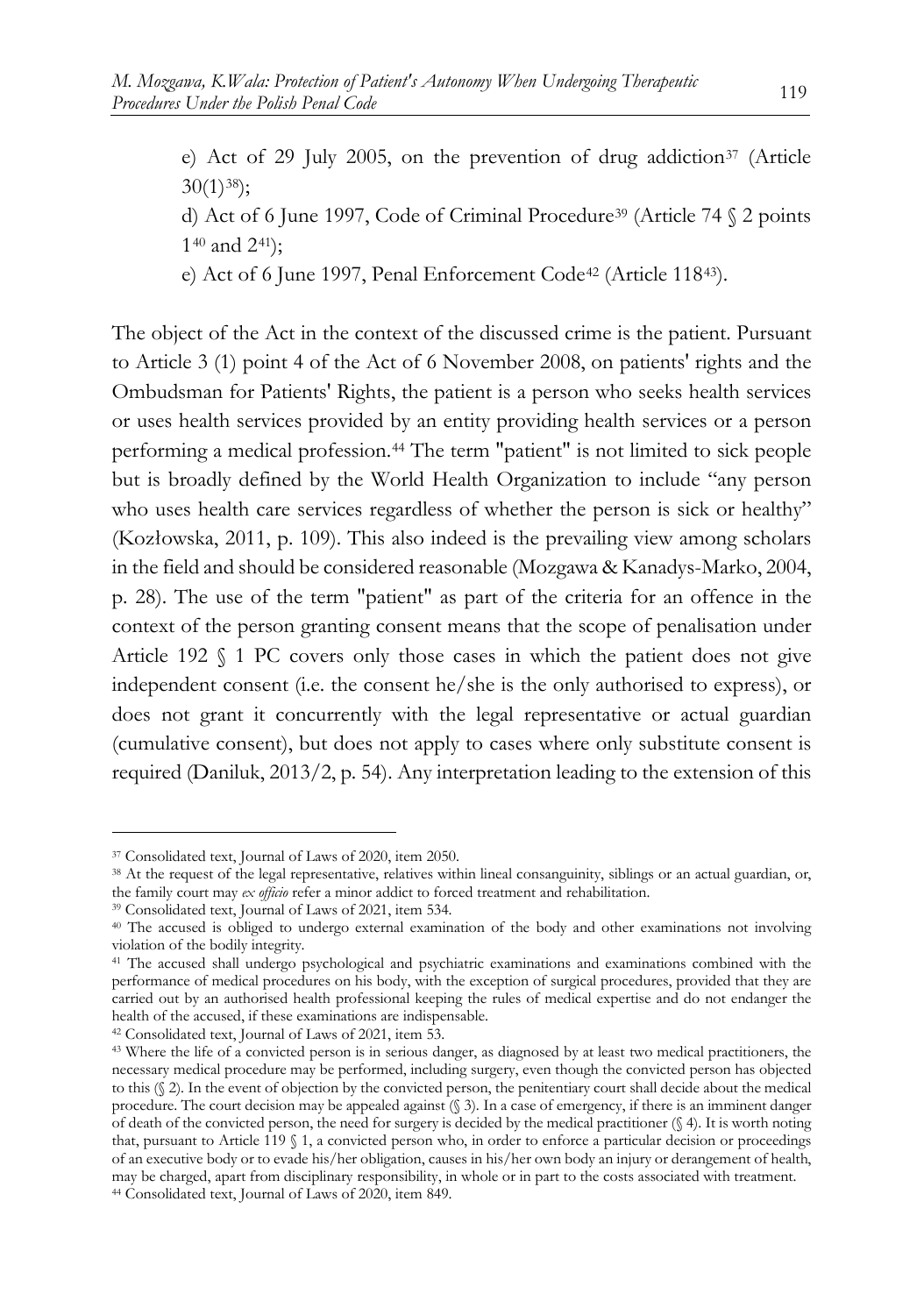provision also to substitute consent would be contrary to the principle of *nullum crimen sine lege stricte.* Penalizing also the lack of substitute consent would require modification of the features contained in Article 192  $\Diamond$  1 PC for example by introducing the words: "Whoever performs a therapeutic procedure without the required consent ..." or "Whoever performs a therapeutic procedure without the consent of the authorised person ..."

#### **4 Subject of the offence**

There is no consensus among scholars in the field regarding the nature of the offence specified in Article 192 § 1 PC. Some argue that this is a type of crime that pertains only to a specified offender, and thus its perpetrator can only be a person authorised to perform medical activities (primarily a doctor, but also a nurse or physician assistant). This interpretation is justified when we consider that the elements of this provision include such terms as "patient" and "therapeutic procedure" (Marek, 2010, p. 442; Mozgawa, 2016, p. 561). Others, however, perceive Article 192 § 1 as describing an offence of an universal nature (Hypś, 2017, p. 927; Zoll, 2017, p. 613). Given the dichotomy of views, the following postulate for the law as it should stand can be adopted as legitimate. If this offence were to be viewed as the type limited to a specified offender, then Article 192 § 1 of the Penal Code should read "Whoever appropriately licensed, performs ...". However, in order to clearly indicate the universal nature of this deed, the term "patient" should be replaced by the phrase "the person subject to a therapeutic procedure", and thus the provision would state "Whoever performs a therapeutic procedure without the consent of the person undergoing such procedure ..." (Wala, 2020, p. 520).

## **5 Subjective aspects**

Undoubtedly, the subjective aspects of the offence under Article 192 § 1 PC are characterised by intentionality, and both direct intent and *dolus eventualis* may be considered (Fiutak, 2016, p. 373). *Dolus eventualis* may in principle relate only to the element of lack of consent. Undertaking the very procedure, due to its therapeutic nature, requires a direct intention, i.e. the perpetrator must be directed towards achieving the therapeutic goal. The so-called *quasi-dolus eventualis* may also be the case. This will occur when the perpetrator performs the therapeutic procedure, which was covered by his direct intention, but in the context of the lack of consent for such an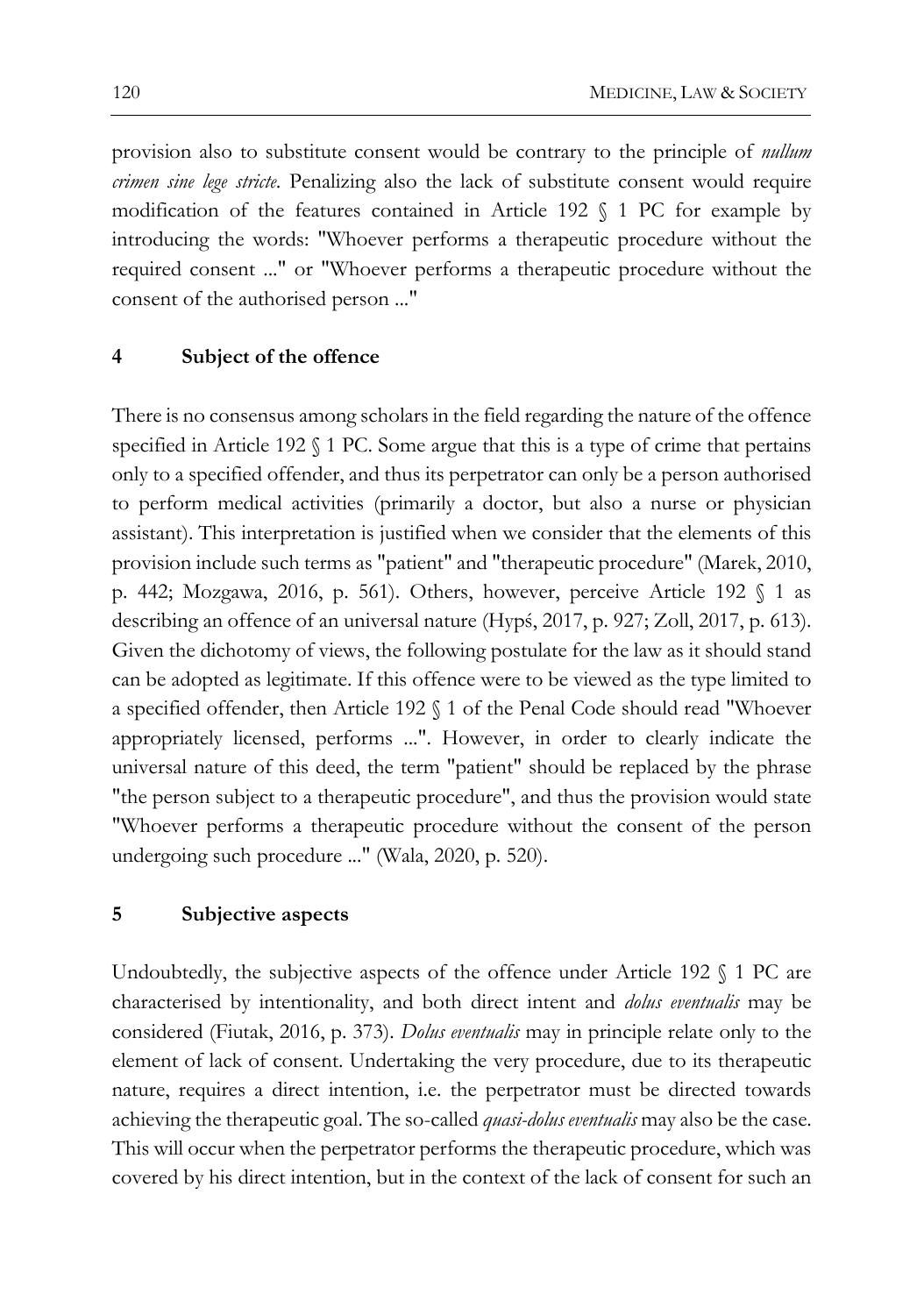action, he was aware of this and at the same time agreed to this situation (Wala, 2020, p. 520). As Kubicki rightly notes, when investigating the subjective aspects of this offence, it is always necessary to thoroughly assess whether the perpetrator's error occurred as to the law or as to the fact, as this may lead to the actor's exculpation (Kubicki, 2000, p. 43).

# **6 The range of penalty**

The offence discussed herein is punishable with three types of alternative penalties: a fine (from 10 to 540 day-fine units); or restriction of liberty (from one month to two years); or, imprisonment (from one month to two years), and thus has the status of misdemeanour. The enforcement of the sentence of imprisonment (not exceeding one year) may be conditionally suspended. Due to the upper limit of the range of penalty of imprisonment provided for in Article 192(1) PC, conditional discontinuance of criminal proceedings is possible (Article 66 PC), provided, of course, that all the conditions listed therein are met. The court may also refrain from imposing the penalty (pursuant to Article 59 PC) for the reason that the penalty does not exceed three years of imprisonment (provided that the social harmfulness of the prohibited act is not significant). In such an event, the court imposes a penal measure, forfeiture, or a compensation measure (of course, assuming that the objectives of the punishment are met in this manner).

If convicted of this offence various punitive measures also may be taken against the perpetrator. First, the perpetrator may be prohibited from practising a specific profession (for example,. medical practitioner, nurse) or holding a specific position (for example, head of the hospital). As Kłączyńska reasonably observes, this measure should be applied with great caution. The circumstances of the case should be thoroughly analysed and there should be clear evidence that the perpetrator has actually abused his/her profession or has shown that his/her continued practice of the profession puts at risk essential goods protected by law before such a harsh penalty is imposed (Kłączyńska, 2014, p. 488). Secondly, it may also be possible to make the judgment public. Public disclosure should be limited to cases where the court considers it reasonable, in particular due to the social effect of the conviction, and as long as it does not infringe upon the aggrieved party's interest. Other possible penal responses to this crime include: forfeiture of tangible items, forfeiture of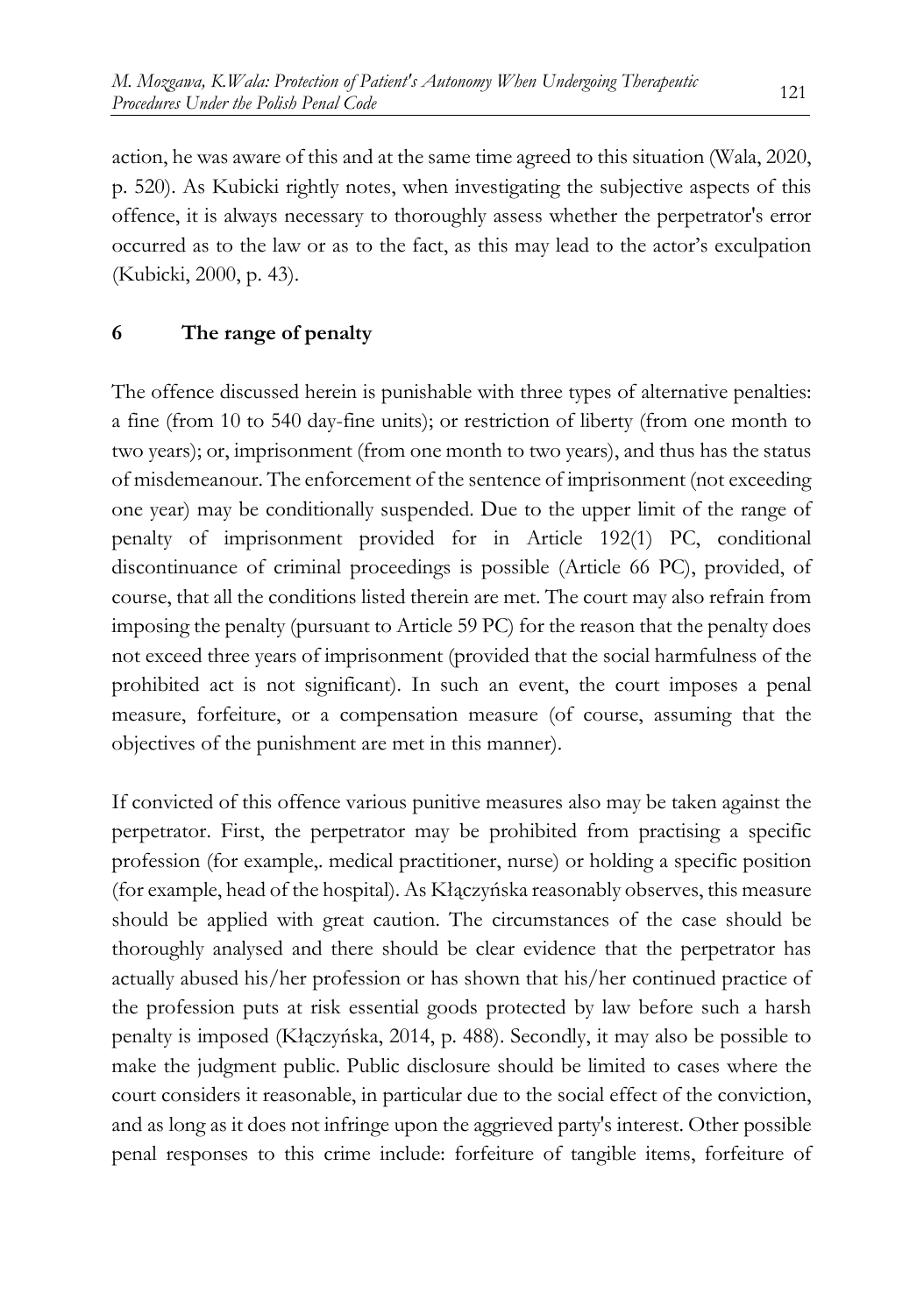financial benefits from the offence, or the obligation to compensate for damage or compensation for harm suffered.

#### **7 Mode of prosecution**

The offence in question may be prosecuted only upon the victim's complaint, which means that a request for prosecution by the victim is always required to initiate penal proceedings. Once the prosecution request is filed, the proceedings are conducted *ex officio*. The request may be withdrawn; in the pre-trial proceedings with the consent of the public prosecutor, and in judicial proceedings with the consent of the court, but only before the trial at the first main hearing is commenced. Reapplying is inadmissible. It seems that this prosecution mode is the right solution, as it takes into account situations where the patient had not consented to the therapeutic procedure, but once carried out, he/she considered that procedure nevertheless needed. Of course, the expression of such consent *ex post* does not lead to the legalisation of the therapeutic procedure itself, but will be reflected in the failure to bring a request for prosecution and, therefore, due to a procedural obstacle (Article 17(1) item (10) of the Code of Penal Procedure) will result in the inability to hold the person who carried out the procedure criminally liable.

#### **8 Conclusion**

To sum up, it can be concluded that the protection of the patient's autonomy regarding the decision to undergo a therapeutic procedure is appropriately regulated in the Polish penal law system. Medical legislation contains a number of solutions that guarantee the freedom of the individual regarding health services, while Article 192 PC duly sanctions any violation of patients' rights. Furthermore, the existence of a separate provision, expressly relating to the performance of a medical procedure without the consent of the patient, rationally points to the importance of the autonomy of the will of persons undergoing medical intervention as a socially relevant legal interest in a democratic state governed by the rule of law. At the same time, there are socially justified exceptions to the need to obtain consent from a person undergoing medical treatment. Importantly, the offence in question is quite rarely the subject of criminal proceedings in Poland, as evidenced by the fact that in the period 2002-2017, there were only 28 final convictions (Wala, 2020, p. 528). As indicated in the doctrine, in the case of performing a medical procedure without the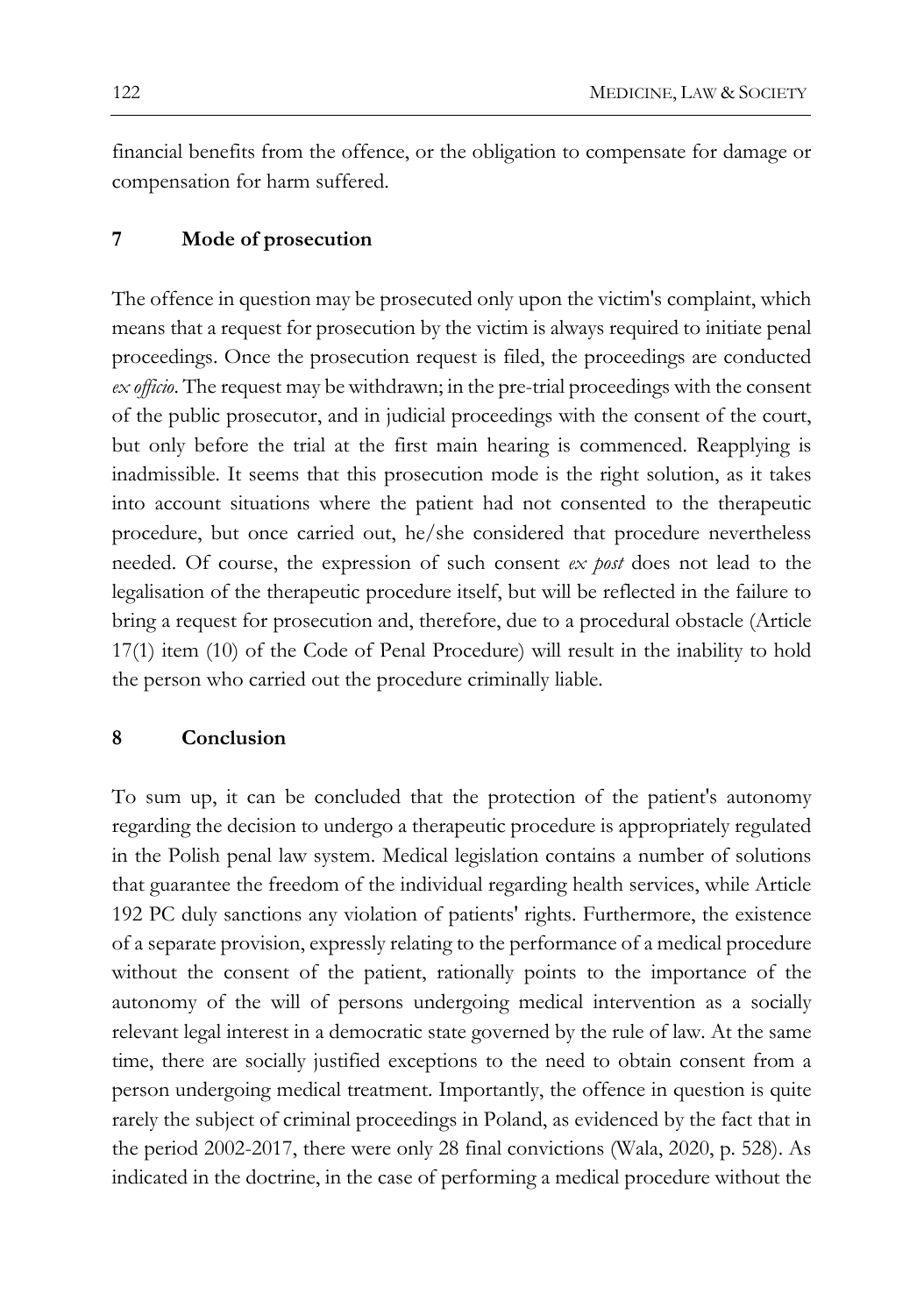patient's consent, the so-called "dark number" of such offences may be significant. Thus, the sparce number of criminal convictions can rationally be explained primarily by the fact that this offence is prosecuted only upon the victim's complaint. It may be thought that in the case of successful medical procedures, but undertaken in violation of the standard contained in Article 192 § 1 PC, patients may not be interested in punishing the person who contributed to the improvement of their health (Wala, 2020, p. 529). However, this does not change the fact that maintaining the discussed offence in the Polish Penal Code is a rational solution.

#### **Legislation, Acts, Regulations and Court Decisions**

Constitution of the Republic of Poland, Journal of Laws of 1997, item 483.

- Act of 21 November 1967, on the general duty of defence of the Republic of Poland, Consolidated text, Journal of Laws of 2021, item 372.
- Act of 26 October 1982, on education in sobriety and prevention of alcoholism, Consolidated text, Journal of Laws of 2021, item 1119.
- Act of 19 August 1994, on the protection of mental health, Consolidated text, Journal of Laws of 2020, item 685.
- Act of 5 December 1996 on the professions of medical practitioner and dentist; consolidated text: Journal of Laws of 2021, item 790.
- Act of 6 June 1997, Penal Code, consolidated text: Journal of Laws of 2021, item 2345.
- Act of 6 June 1997, Code of Criminal Procedure, Consolidated text, Journal of Laws of 2021, item 534.
- Act of 6 June 1997, Penal Enforcement Code, Consolidated text, Journal of Laws of 2021, item 53.
- Act of 29 July 2005, on the prevention of drug addiction, Consolidated text, Journal of Laws of 2020, item 2050.
- Act of 5 December 2008, on the prevention and control of infections and infectious diseases in humans, Consolidated text, Journal of Laws of 2021, item 2069.
- Act of 6 November 2008, on patients' rights and the Ombudsman for Patients' Rights; consolidated text, Journal of Laws of 2020, item 849.
- udgment of the Supreme Court of 29 December 1969, (II CR 551/69, OSPiKA 1970, vol. 11, item 224.
- Judgment of the Appellate Court of Lublin of 27 February 1991 (I ACa 16/91), OSA 1991, no. 2, item 5.
- Judgement of the Supreme Court of 28 November 2007 (V KK 81/O7), OSNKW 2008/2/14.
- Judgment of the Appellate Court in Katowice of 19 February 2008 (I Aca 34/08, PS 2011, no. 4, p.144. Judgment of the Supreme Court of 16 May 2012, (III CSK 227/11), Biul. SN 2012/7/13.
- Decision of the Supreme Court Penal Chamber of 10 April 2015 (III KK 14/15), OSNKW 2015 no. 9, item 77.

#### **References**

- Bojarski, T., in: (2016) Bojarski, T. (ed.) *Kodeks karny. Komentarz* (Warszawa: Wolters Kluwer), pp. 548- 549.
- Budyn-Kulik, M. (2017) Glosa do Wyroku Sądu Najwyższego z dnia 8 lutego 2017 r., III KK 226/16, LEX nr 2224610, *Studia Iuridica Lublinensia*, 26(2), pp. 161-168.
- Daniluk, P. (2005) Cel leczniczy w świetle poglądów doktryny prawa, *Prawo i Medycyna* 2, 19(7), pp. 46.